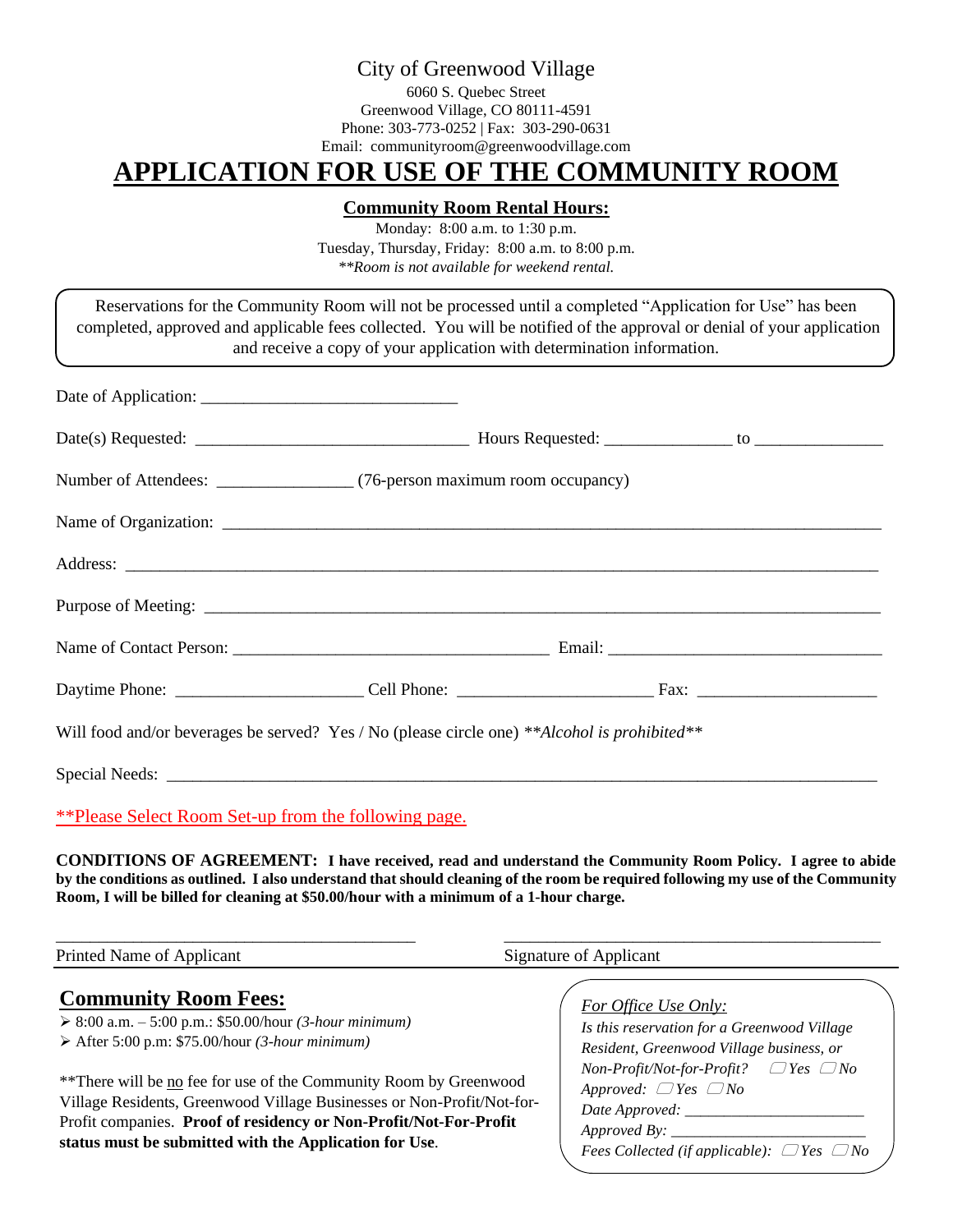







| <b>THEATER SET UP</b><br>Maximum 48 Chairs |  |  |  |  |  |  |   |  |  |
|--------------------------------------------|--|--|--|--|--|--|---|--|--|
| ■                                          |  |  |  |  |  |  | П |  |  |
|                                            |  |  |  |  |  |  |   |  |  |
|                                            |  |  |  |  |  |  |   |  |  |
| ┓                                          |  |  |  |  |  |  |   |  |  |
|                                            |  |  |  |  |  |  |   |  |  |
|                                            |  |  |  |  |  |  | П |  |  |
|                                            |  |  |  |  |  |  |   |  |  |

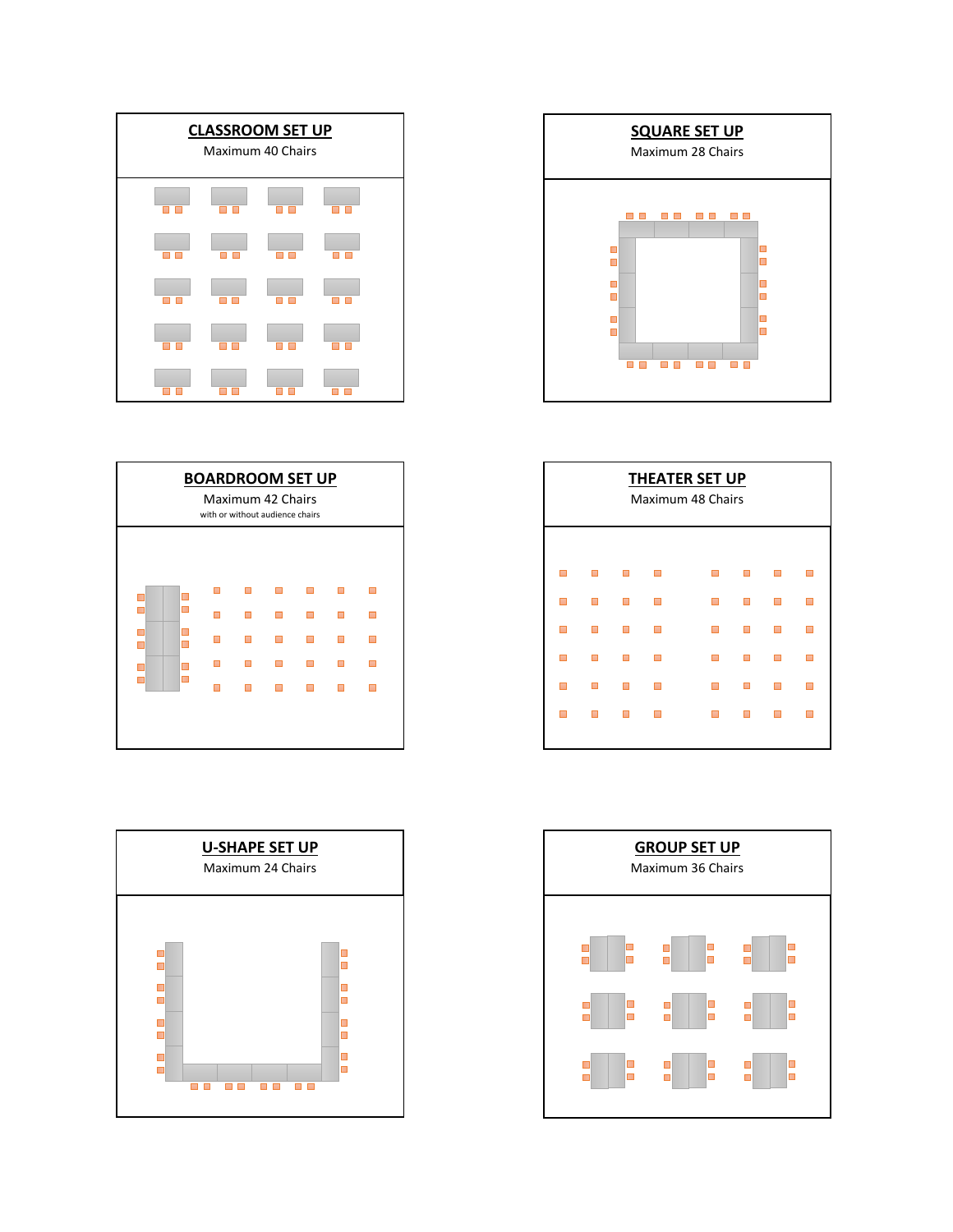# Greenwood Village

6060 S. Quebec Street Greenwood Village, CO 80111-4591 Phone: 303-773-0252 | Fax: 303-290-0631 Email: communityroom@greenwoodvillage.com

# **COMMUNITY ROOM**

Located at City Hall is a Community Room that may be reserved to provide a public meeting space for Greenwood Village residents and groups to engage in activities and programs which are open to the public and of general public interest to the residents and their invitees. Parties are prohibited.

The City of Greenwood Village sponsored programs, activities, and meetings will have priority use of the Community Room. Greenwood Village reserves the right to cancel a scheduled event or meeting with 24-hour notice and will refund any payments previously made by the applicant. Reservations must be made at least 45-hours before the requested date to accommodate the room set-up. Any rental fees are due at the time of reservation.

The individual whose signature appears at the bottom of the Application for Use form ("renter") is responsible for monitoring the conduct of all guests and will ensure that all Federal, State, Greenwood Village, and Community Room policies are followed. The applicant must be present the entire time of the rental or appoint a substitute, if needed, to act as the responsible individual.

### **Policy**

- 1. The legal maximum occupancy of the Community Room is 76 people and may not be exceeded. Actual room occupancy will be determined by the room set-up selected.
- 2. Renters must ensure that the event or meeting is adjourned, and the room vacated at the specified end time listed on the application. Repeated end-time violations may result in additional fees, if applicable, or denial of further Community Room use. Set-up and break-down time should be accounted for in the requested times of use on the Community Room Application for Use.
- 3. All audio-visual equipment must be provided by the renter. A screen, projector, and whiteboards are available in the Community Room to renters for their use. Technical support will only be available Tuesday, Thursday, and Friday, 8:00 a.m. to 4:30 p.m., staff permitting. There will be no available technical support after-hours.
- 4. Eating and drinking are restricted to the Community Room.
- 5. Alcoholic beverages are prohibited in City Hall.
- 6. Smoking is prohibited in City Hall.
- 7. The burning of candles is prohibited.
- 8. The main City Hall entrance doors are not to be propped open during rental times or after hours.
- 9. Persons using the Community Room have access to public restrooms in the lobby; however, renters must confine themselves to the Community Room as much as possible.
- 10. After 5:00 p.m., the main entrance doors will be electronically controlled for the duration of reservations.
- 11. Admission or fees to any event or meeting held in the Community Room may not be charged except in the case of course tuition charged by a non-profit organization.
- 12. Donations are not to be accepted.
- 13. Sales of goods or services are not permitted.
- 14. Greenwood Village, its officers, and employees will not be held liable for any injuries, claims, or damages arising from use permitted occurring during rental hours.
- 15. By Greenwood Village granting permission for use, the Village does not constitute an endorsement of any organization or group or the beliefs of any organization or group.
- 16. Advanced scheduling of the Community Room is allowed for up to six months. A 48-hour notice of cancellation is requested.